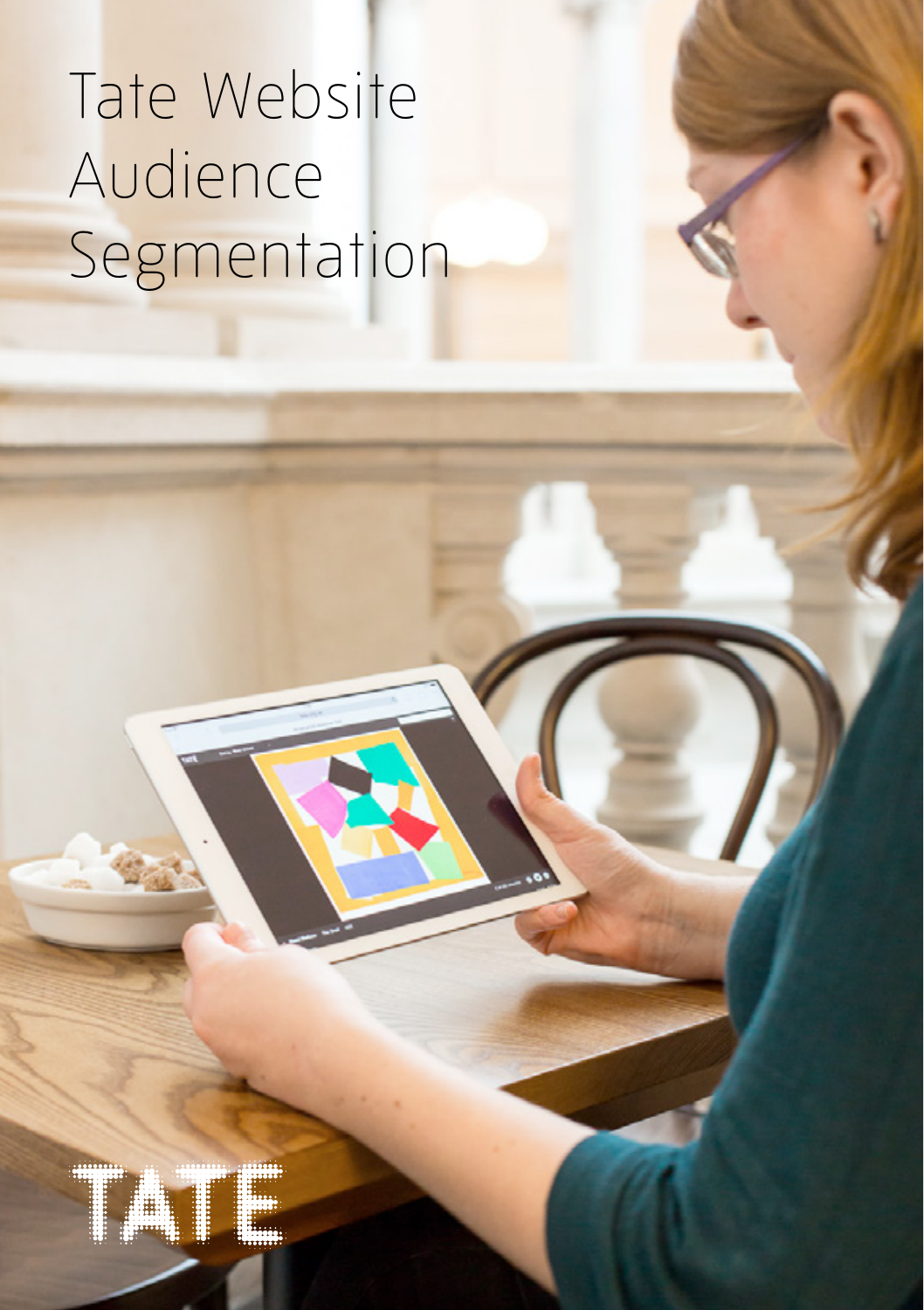### The Tate website



Elena Villaespesa, Digital Analyst, Digital Department Sabine Doolin, Audience Research & Insight Manager, Audiences & Development John Stack, Head of Digital, Digital Department Morris Hargreaves McIntyre, consultants

#### Sources of information

Google Analytics Art & artists website survey 2014 Website survey 2014

All image credits: Alexey Moskvin Design credits: Tate Design Studio

Further questions? Get in touch! website@tate.org.uk More information can be found also on TateNet (Audience Research)

This leaflet and other digital audience research and evaluation work carried out at Tate can be found at tate.org.uk/digitalinsights

This leaflet is licensed under a Creative Commons Attribution-NonCommercial-ShareAlike 4.0 International License.





Tate's website was launched in 1998 to support Tate's aim of increasing public knowledge, understanding and enjoyment of art. The number of people visiting the site has been increasing since then and now averages 1.5 million per month.

Our digital strategy principles aim for an approach that is audience-centered and insightdriven. In the past years we have undertaken various pieces of research to understand better our online audiences and improve the digital experiences we offer them.

This leaflet includes some of the main statistics for Tate's website as well as a detailed description of the website audience segmentation. Having a segmentation helps identify the needs and expectations of a specific type of website visit and also assesses visitor satisfaction, enabling us to create better digital experiences. The segmentation also helps Tate develop a shared internal language that can be used by all departments when thinking about current and future digital initiatives.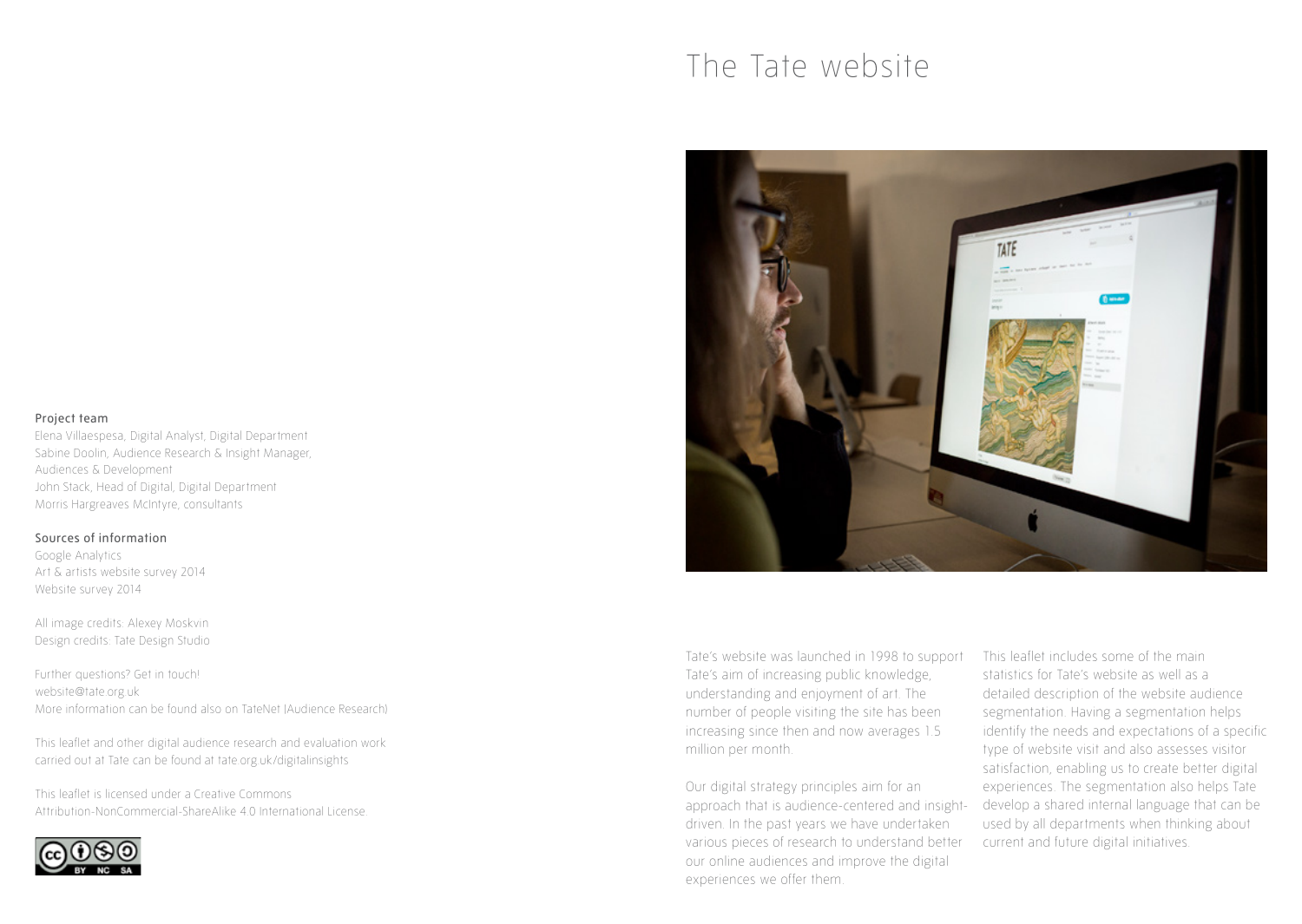### Who are the website visitors? How do they arrive?











KNOWLEDGE OF ART Little knowledge (7%) General knowledge (63%)

Specialist (30%)







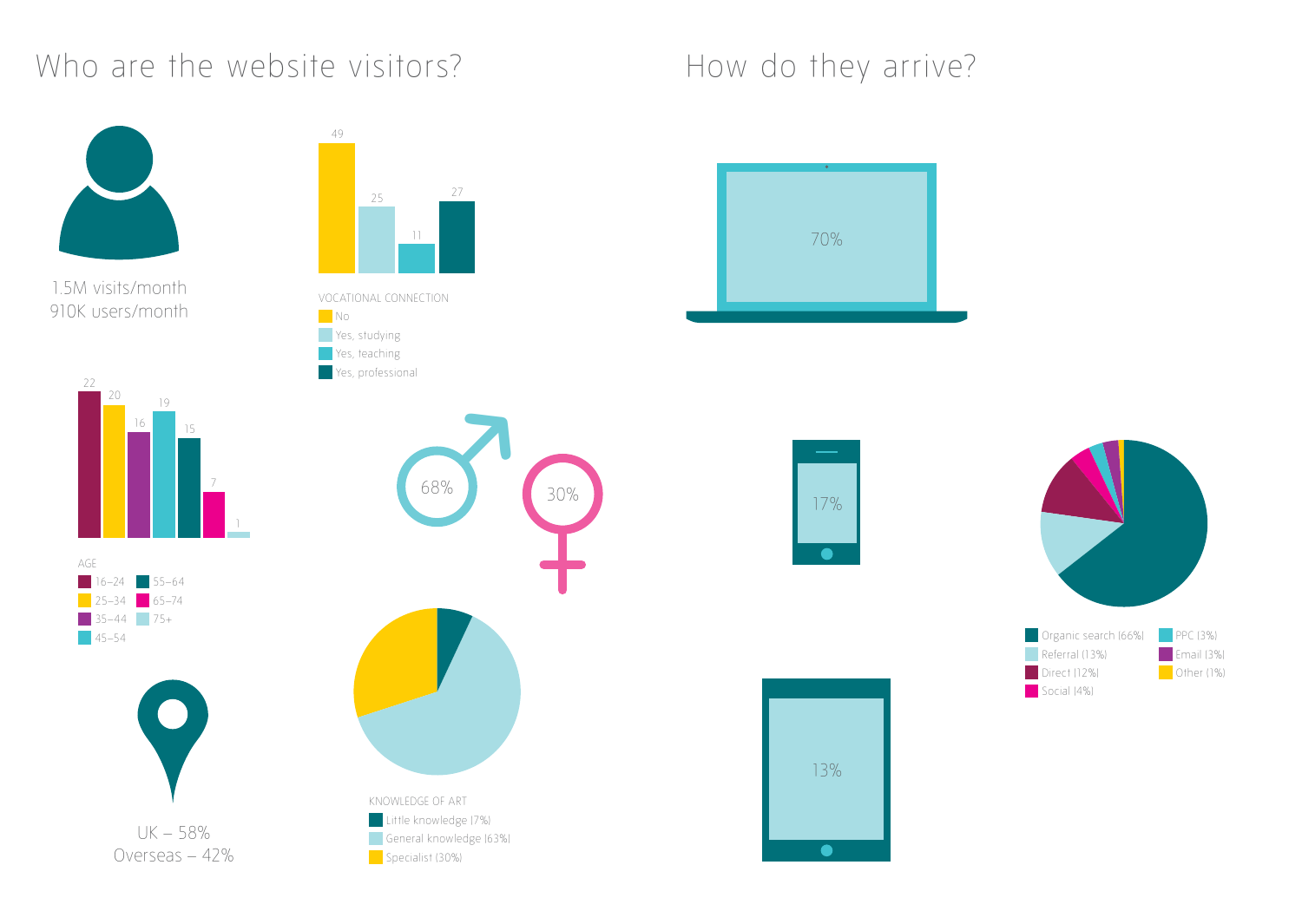### How often do they come to the website?

### What content do they visit?





The majority of Tate users are regulars – 70% of all visits to the website are made by a small proportion of regulars. These users tend to be arts professionals, students or teachers. First timers represent 20% of all visits and make up approximately half the users. These users are likely to be from outside the UK, or are less likely to be art specialists.

Art & artists (the online collection) is the most visited area of the website with approximately 40% of users viewing these pages during their visit. The global access to the Tate collection only strengthens the Tate brand. It is a valuable and trustworthy resource about art for our users who in the last research commented about its 'completeness', 'variety', 'detail', 'vastness', 'depth', 'comprehensiveness' and 'range'.

'*Trustworthy information, excellent images, very good accompanying information, ease of navigation, generosity in sharing knowledge and imagery (vital to the learning and teaching processes), the unexpected aspects of the collection - it's a treasure trove.'*

*'Love the presentation of the Collection and ability to navigate around resources.'*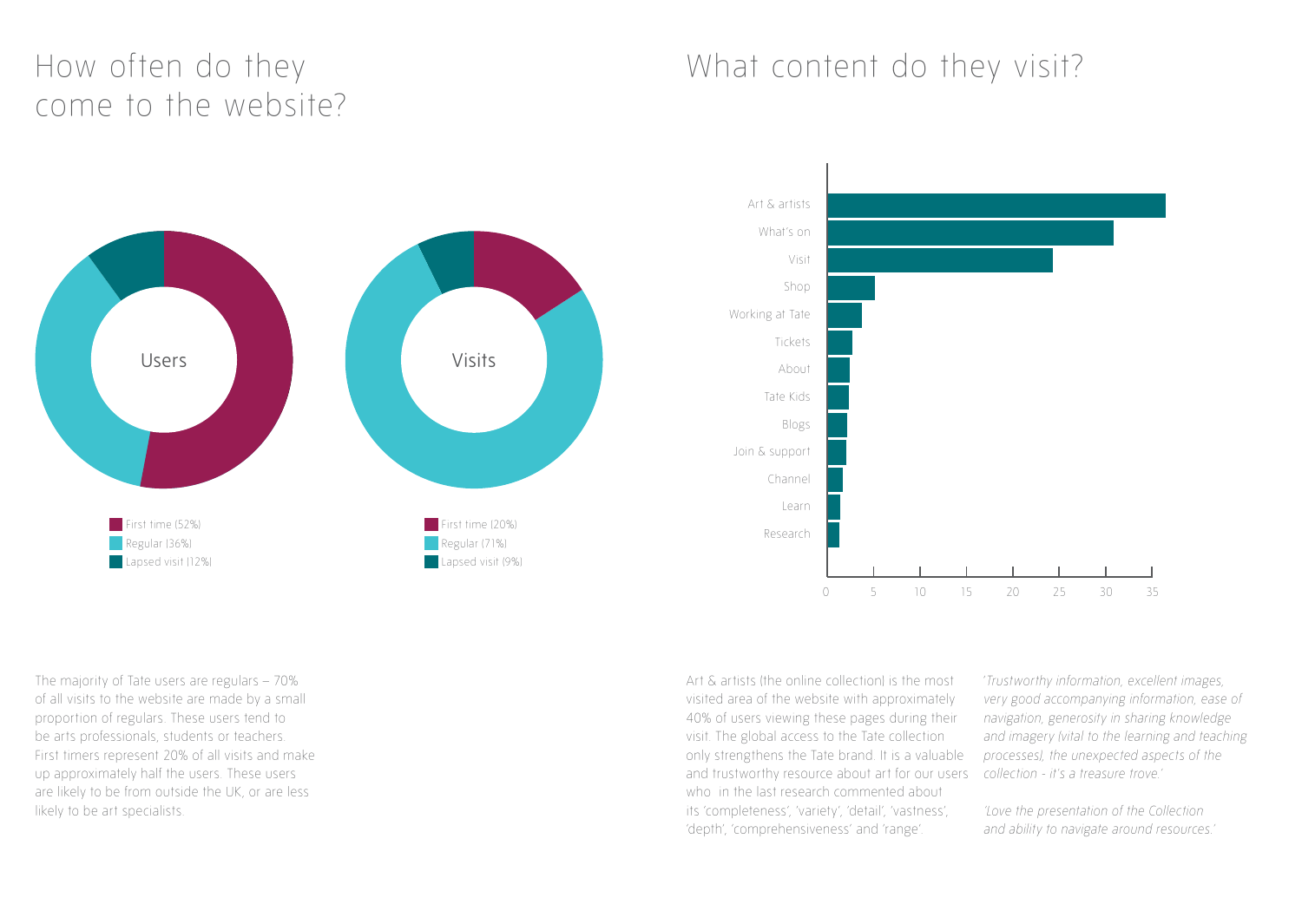## What is the role of the website in the gallery visit?



Roughly half of the visits to the website are related to a gallery visit. Visitors come to the website before, during and after the gallery visit. Our visitors use the website as a planning tool to see what's on, to research general visiting information – opening times, location or gallery facilities – and also to check which artworks and artists are on display. When they are in the galleries, more and more users are connecting to Wi-Fi and using their mobile phones to access the website to learn more

about the art they are seeing. After the visit, people return to the website to look up images, remind themselves about the artworks they have seen or find more information on artworks and artists.

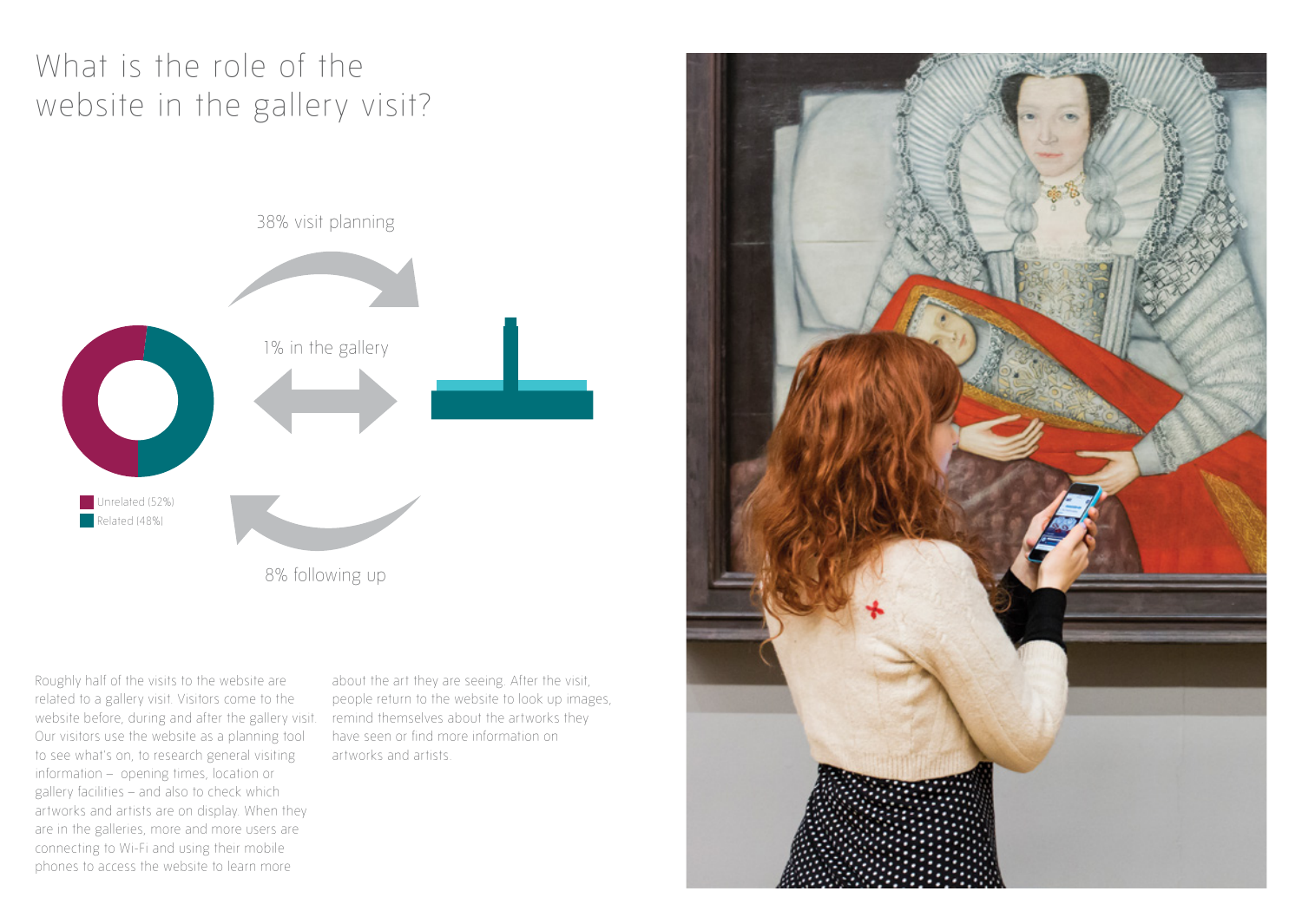### Website visits segmentation research





We have developed a website segmentation of the different types of visit. In order to define the segments, we carried out a piece of research divided into two phases. The first phase consisted of observational testing with users, analytics analysis, in-depth interviews and a short survey on the online collection (Art & artists) that allowed us to establish users' motivations and usage of this section of the website.

This audience research helped to define our second phase of research: a survey for the whole website aimed at knowing our online visitors better and drawing up a segmentation that classifies website visits based primarily on the motivations driving users to the site while taking into account a set of additional variables such as knowledge of art, vocational connection, online behaviour and the connection of a particular website visit with the gallery experience.

Please note that this segmentation is based on visits, and website users can be in a different visit mode on another visit.

The nine segments are: personal interest research, student research, professional research, inspiration, enjoyment, art news, repeat visit planning, first-time visit planning and organisational information.

We have developed a set of "golden questions" that help to classify the visit into one of the segments. These questions can be used in future research work.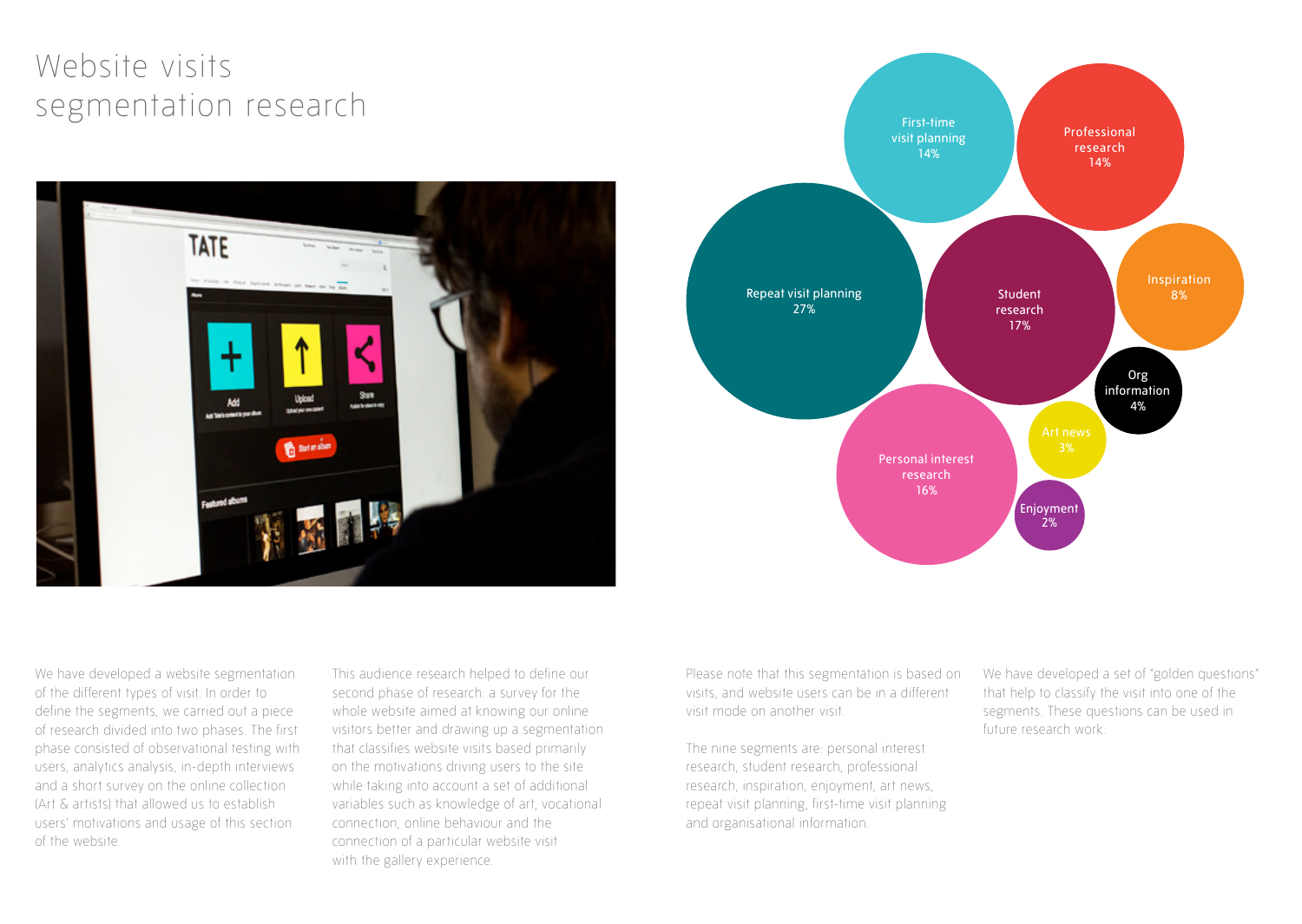## Personal Interest Research

## $16\%$

Intellectually motivated and have no academic or professional connection with visual art or museums

*'To learn about the inspiration that went into the creation of various works of art'*

#### WHY

To learn, gain knowledge, and gather information. They are art hobbyists who come to the website for a learning experience.

#### ARRIVE

Google searches related to art terms and information rather than Tate specific searches.

#### WHAT

Art & artists, search for artworks and artists and read associated text

#### NEEDS

Specific information and to search on the online collection.

#### BEHAVIOUR

Methodical, but don't always know what they are looking for and have a less structured agenda than the other research segments. Navigation is unwavering, and doesn't stray too far from the beaten track.

#### OPPORTUNITY

Create resources, layered content and packaged experiences for their generalist art knowledge.

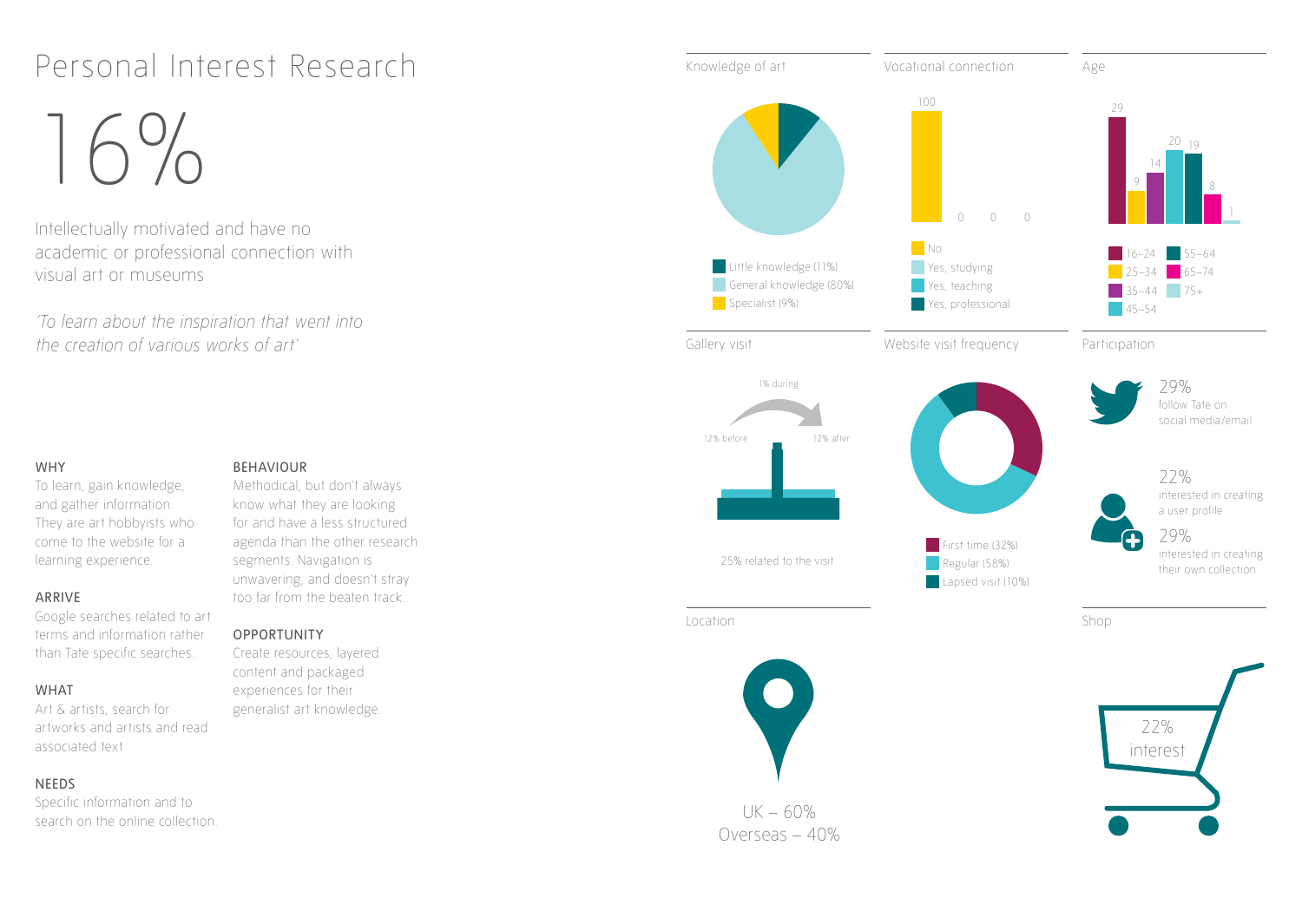## Student Research

## $1/9/2$

Intellectually motivated and studying visual art or museums

*'I am currently studying AS-level art and design and needed to find our information about an artist for my exam'*

#### WHY

To study, research and seek help with arts related school or university projects.

#### ARRIVE

Come directly to Tate website and are a regular audience.

#### WHAT

Art & artists, contextual art information, homework resources.

#### NEEDS

Have the widest range of interests, including articles and research publications.

#### BEHAVIOUR

Students are visiting in a research mode with a specific purpose, so on this visit they aren't looking for gallery related content. They are regular website visitors and they consider the website a valuable and trustworthy resource for their studies.

#### OPPORTUNITY

Improve homework resources and provide opportunities to dig deeper into the existing content. As regular visitors and based on their interests, they are a target group to promote the features to create collection Albums and share content.

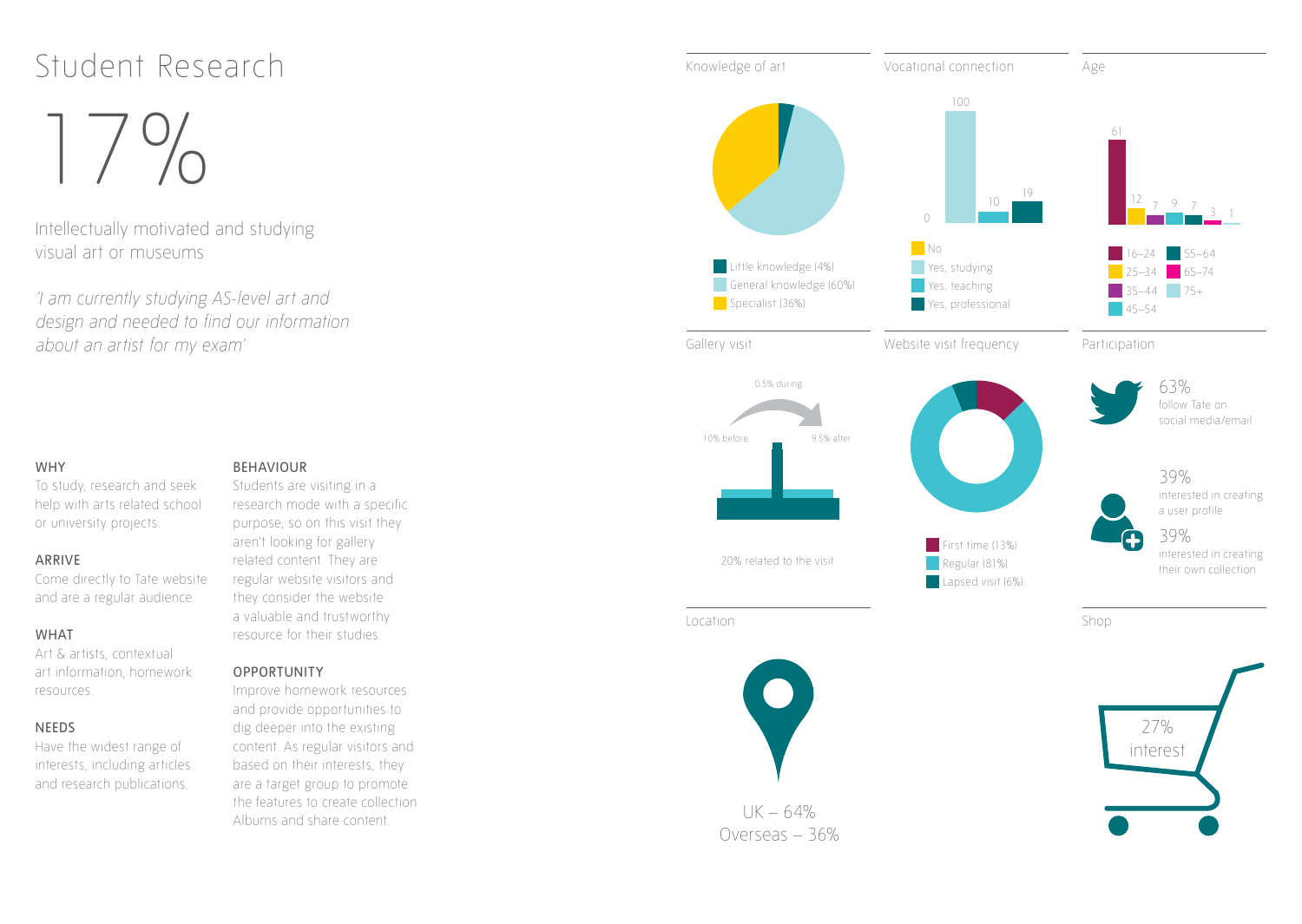## Professional Research

## $14\%$

Intellectually motivated and have a professional connection with visual art or museums

*'Research, I am a professor giving a lecture on Vanessa Bell and the Bloomsbury Group of artists'*

#### WHY

To further their already deep art knowledge

#### ARRIVE

Content-driven, not Tatewill go to whichever website most meets their highly specialist needs

#### WHAT

Art & artists, contextual art content, teaching resources, research papers

#### NEEDS

Very specialist and discerning. Need detail. Broad interests and always on the lookout to extend their knowledge.

#### BEHAVIOUR

driven. Professional researchers seek texts about the collection They are searching the collection using their extensive experience. They are highly methodical and come with a very specific purpose. They artworks.

#### OPPORTUNITY

Continue improving the online collection content and navigation. Increase discoverability of in-depth content such as research publications and improve teaching resources.

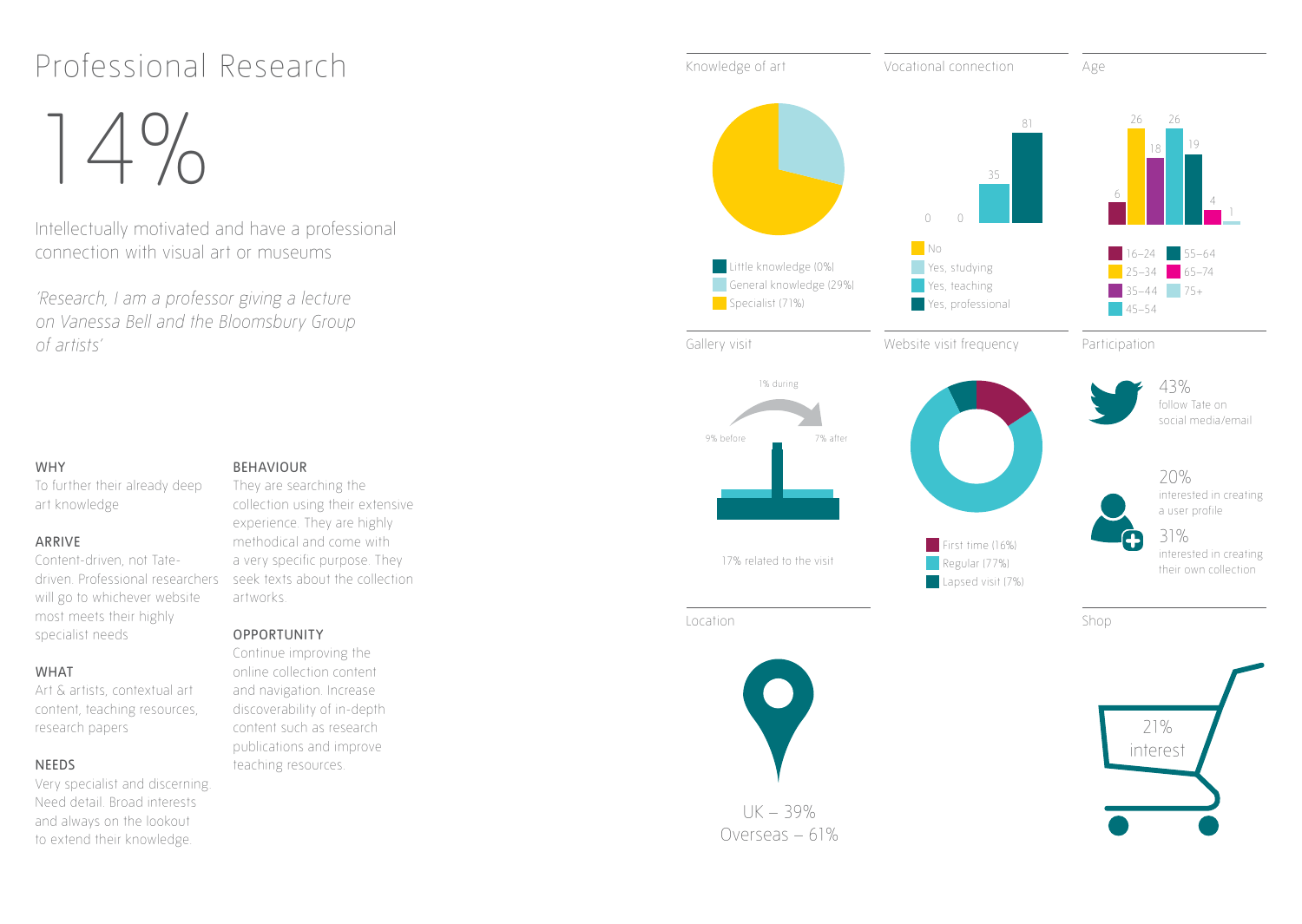## First-time visit planning

## $14\%$

Planning a visit and information seeking but have never previously visited a Tate gallery

*'Check the opening times, the easiest way to get there, get an overview of the art housed at Tate'*

#### WHY

To plan their first-time or lapsed visit (no visit in past 12 months) to a Tate gallery. They look for an essential visit guide. relatively easy to navigate

#### ARRIVE

Search engines.

#### **WHAT**

General visitor information, what's on display and current exhibitions.

#### NEEDS

They need information about what they can expect to see, as well as practical information offer. about opening times, prices, parking and travel information.

#### BEHAVIOUR

They rarely venture far from the 'What's on' or 'Visit' areas of the website. They find it because they have limited ways in which to go wrong.

#### OPPORTUNITY

To design an easy and efficient visit section with key information about the gallery as well as what they expect to see. To create tips for the visit, content to introduce the different galleries and increase the awareness of the mobile

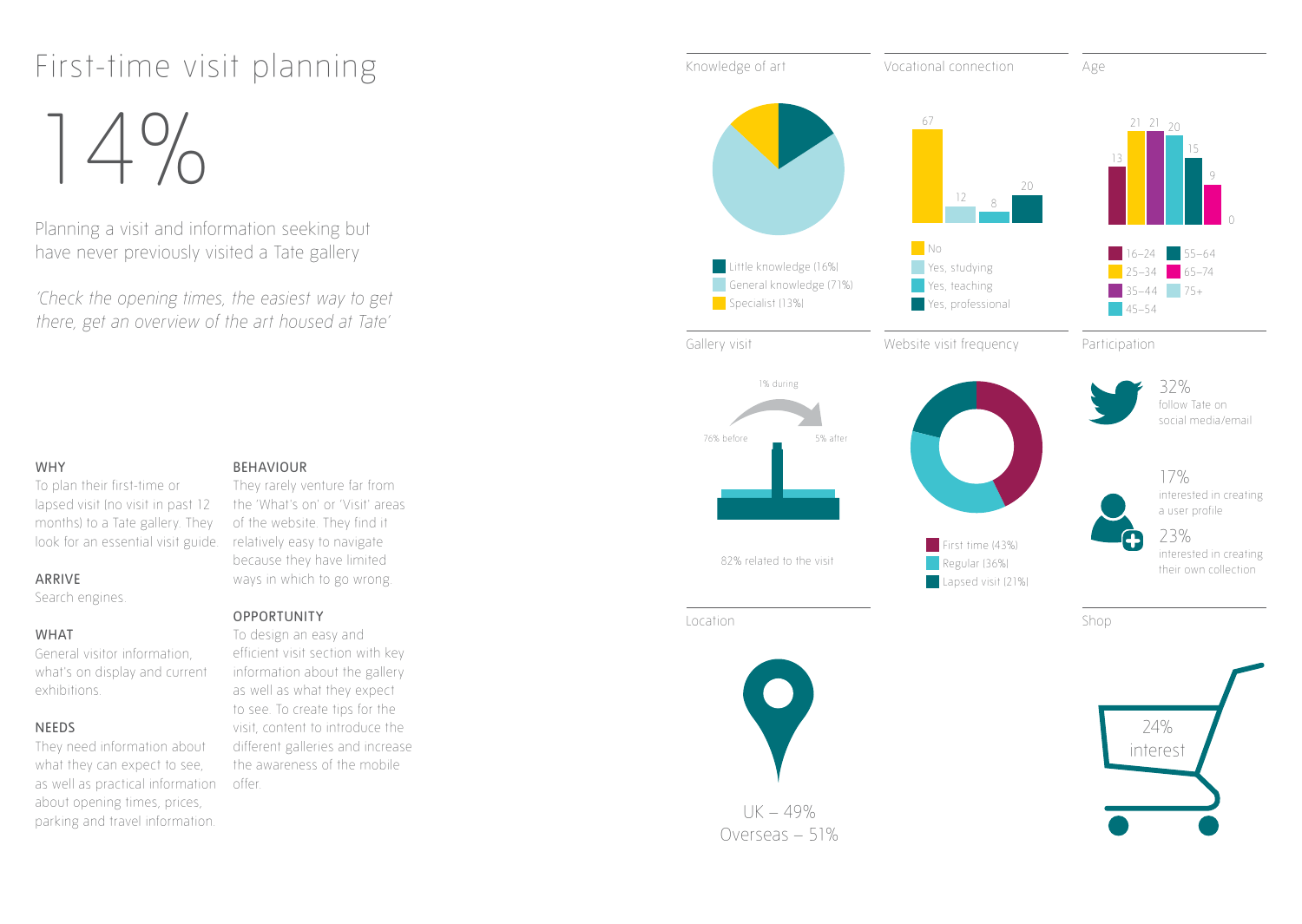## Repeat visit planning

 $27^{\circ}$ 

Seeking information to plan a visit and have visited a Tate gallery before

*'Check when exhibitions are ending and opening times (I am a Tate Member)'*

#### WHY

To find to the point exhibition and event information. They are regular gallery attendees.

#### ARRIVE

Connected to Tate's email communications, including membership emails.

#### WHAT

Information about what's on (current and upcoming exhibitions), general visitor information, booking tickets for exhibitions and events, membership.

#### NEEDS

The most efficient visit possible. They want economy in the number of clicks they have to make.

#### BEHAVIOUR

Focussed and methodical. They are regular Tate website visitors and have a strong emotional tie to Tate.

#### OPPORTUNITY

To provide efficient and intuitive pages to plan their visit and see what's on. There is a gap between their interest in and their usage of both the online shop and the online collection. To make the most of their loyalty to Tate with engaging post-visit and advocacy opportunities.

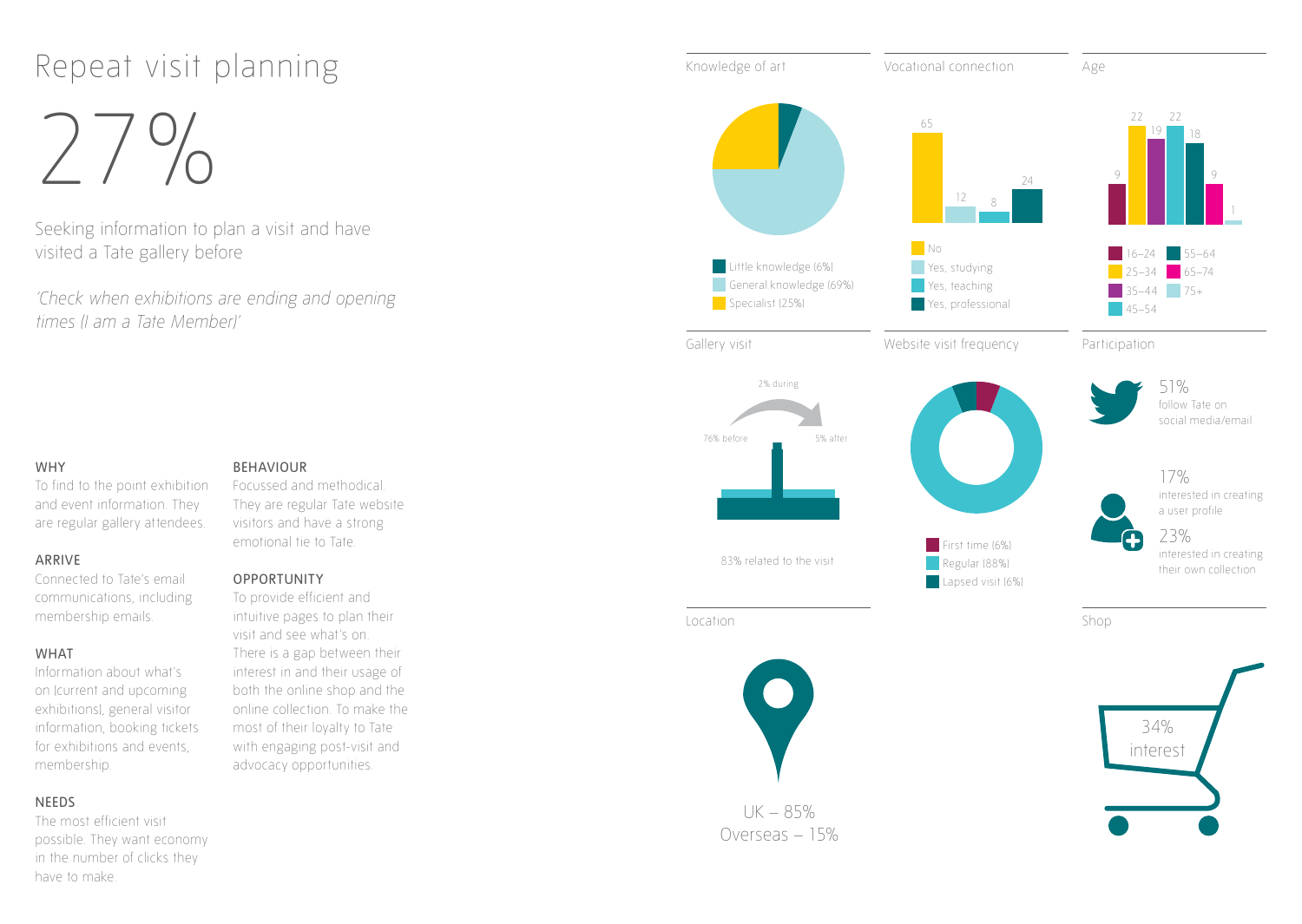### Inspiration

# 8%

Emotionally and aesthetically motivated or looking for inspiration

*'To look at photos as inspiration for a piece of music I am writing'*

#### WHY

Includes a range of motivations Some are methodical, such as looking for inspiration for their own artistic work, searching for a largely aesthetic and searching. experience (virtual gallery visit) or hoping for an emotional or nostalgic experience.

#### ARRIVE

From multiple traffic sources.

#### WHAT

Art & artists, high-resolution images, videos, interactive features.

#### NEEDS

Broad interests, open agenda and pleasure-driven.

#### BEHAVIOUR

some are led by the website. Employ a mixture of browsing

#### OPPORTUNITY

To offer browsing and visualled experiences to allow them discover and explore art. To increase the discoverability of some visual content.

Knowledge of art Age Vocational connection Website visit frequency Participation Shop **Little knowledge (7%)** General knowledge (62%) Specialist (31%) 19 26  $13 \frac{15}{15}$ 10 First time (26%) Regular (67%) Lapsed visit (8%) 48% follow Tate on social media/email 21% interested in creating a user profile 30% interested in creating their own collection Location 21% Gallery visit 25% related to the visit 12% before 12% after 1% during | 16–24 | 55–64 <mark>25–34 ■ 65–74</mark> 35–44 75+  $-45-54$ 35 40 24 16 No Yes, studying Yes, teaching Yes, professional

UK – 43% Overseas – 57% interest

1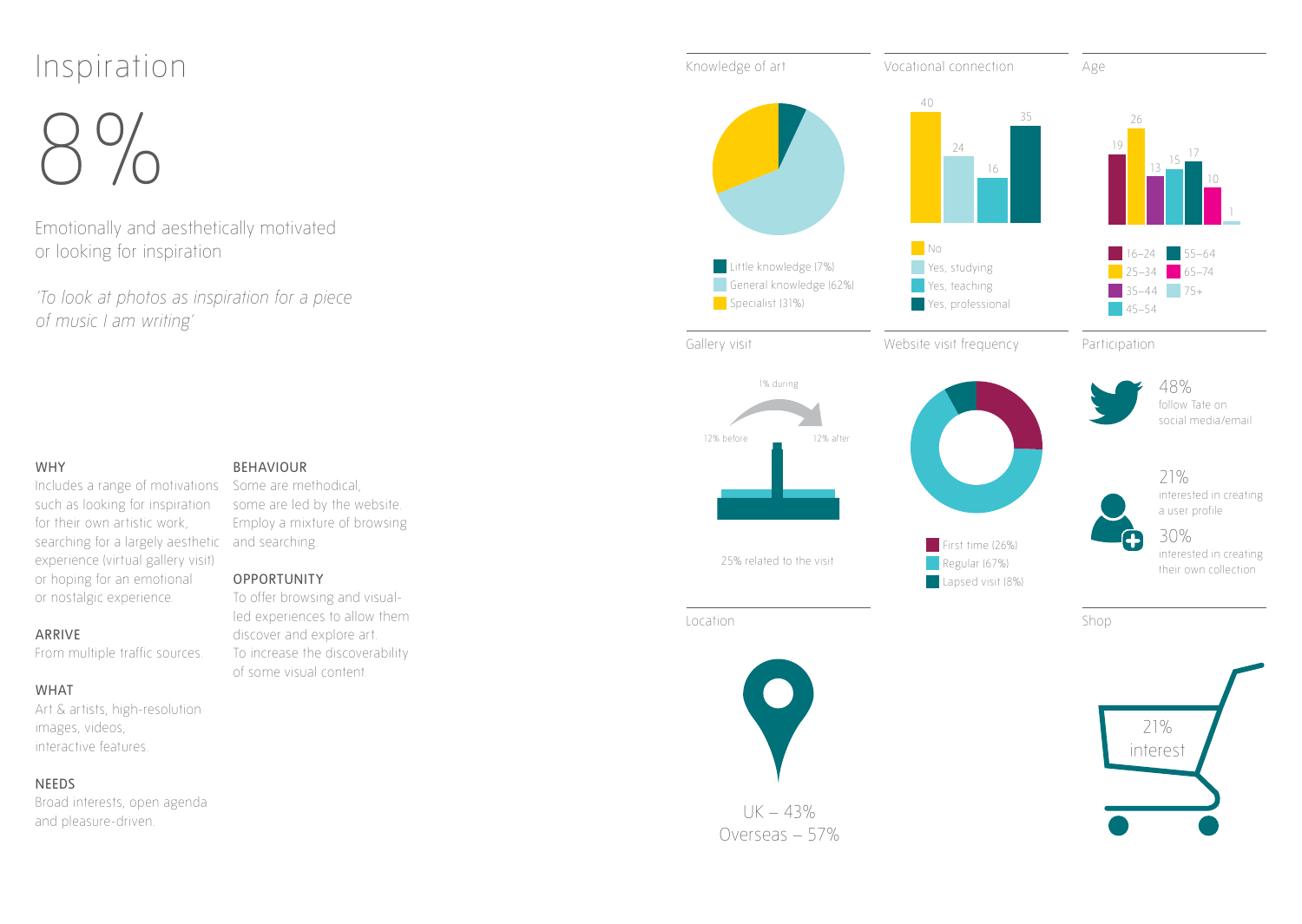## Enjoyment

2%

Entertainment or socially motivated

*'Play Wondermind'*

#### WHY

To have fun, play games (e.g. on Tate Kids), and participate in quizzes or competitions. They also search for content to share with their friends.

#### ARRIVE

A social audience and may arrive via social media recommendations

#### WHAT

Games, quizzes, video, interactives, social media activities

#### NEEDS

Very limited set of needs, come with low expectations and don't know what they are looking for

#### BEHAVIOUR

Their visit is casual, unfocused and they visit very few pages. They browse through sections of the website at random and are led by the website.

#### OPPORTUNITY

Create games and entertainment experiences to enjoy art online, improve their journey by taking them to the fun and social features so they share the content with their friends.

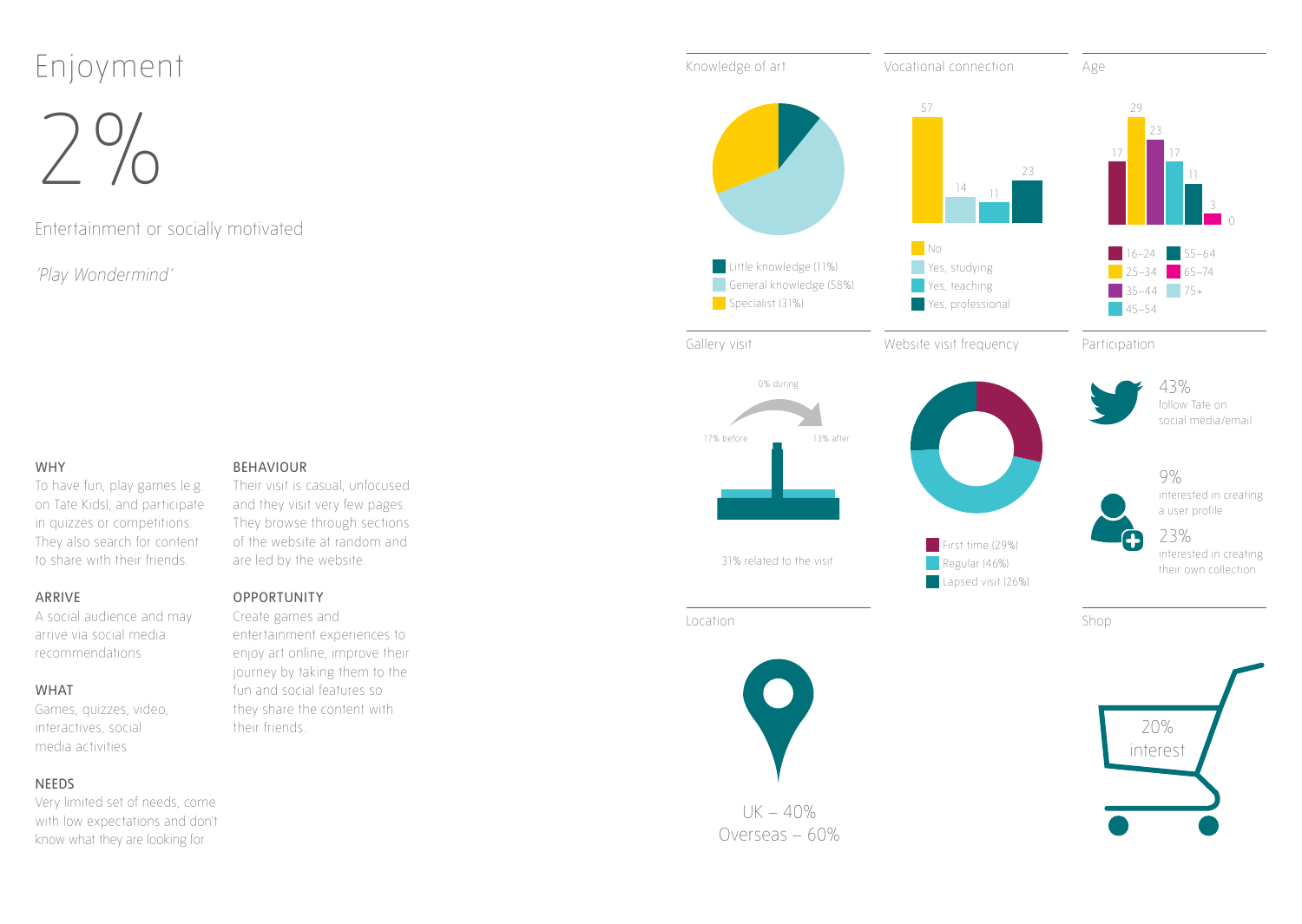## Art News

# 3%

#### Art news and trends motivated

*'I love Tate but I am out of England. The website helps me to keep up with the most updated info and art trends'*

#### WHY

To stay ahead of the curve and discover what's new in exhibitions. They consider art essential to their lives and visit the website for personal enjoyment as they have a hobby or interest in art.

#### ARRIVE

Straight to the website, but also through newspaper websites.

#### WHAT

Interests are mixed, ranging from what's on (mainly exhibitions) to reading articles, blogs and news.

#### NEEDS

What's on, but not necessarily with a view to a visit. Articles, videos, information about Tate and the online collection are also of interest.

#### BEHAVIOUR

Directional and selective, they only visit the parts of the website that allow them to know the latest about what's going on to fuel their knowledge. They have visited the galleries and are regular website visitors.

#### OPPORTUNITY

To help them to navigate to art news, blogs and exhibition related content that they may not be aware of.

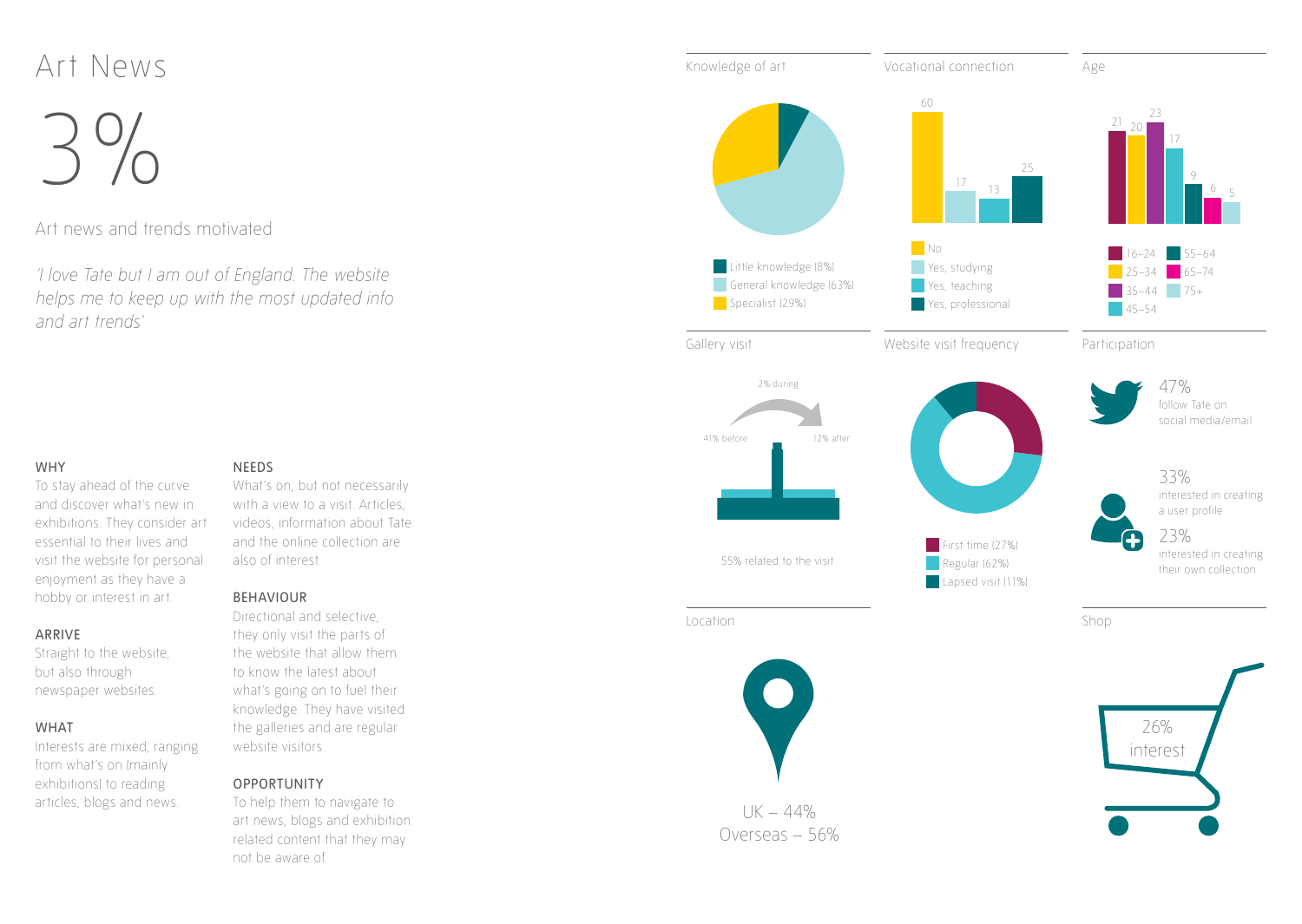## Organisation information

# $4%$

### Organisational information motivated

*'I would like to know about job offers and research publications'*

#### WHY

To find opportunities to work or volunteer for Tate, or to look up business information and find out more about the work Tate does.

#### ARRIVE

They are generally very regular, are significant gaps between so type the address straight into the browser or search for Tate.

#### WHAT

Working at Tate, business information, publications about what Tate does

#### NEEDS

Broad range of interests on top knowledge of art. of their primary mode on this visit. On other visits, likely to be in professional research mode.

#### BEHAVIOUR

The most methodical of visit types, they have a specific purpose for visiting the website. Reflecting their professional background, they are interested in other sections of the site but there interest and usage of these areas.

#### **OPPORTUNITY**

To upload updated business information and publications about what Tate does. To promote the website features and content connected to their professional work and high